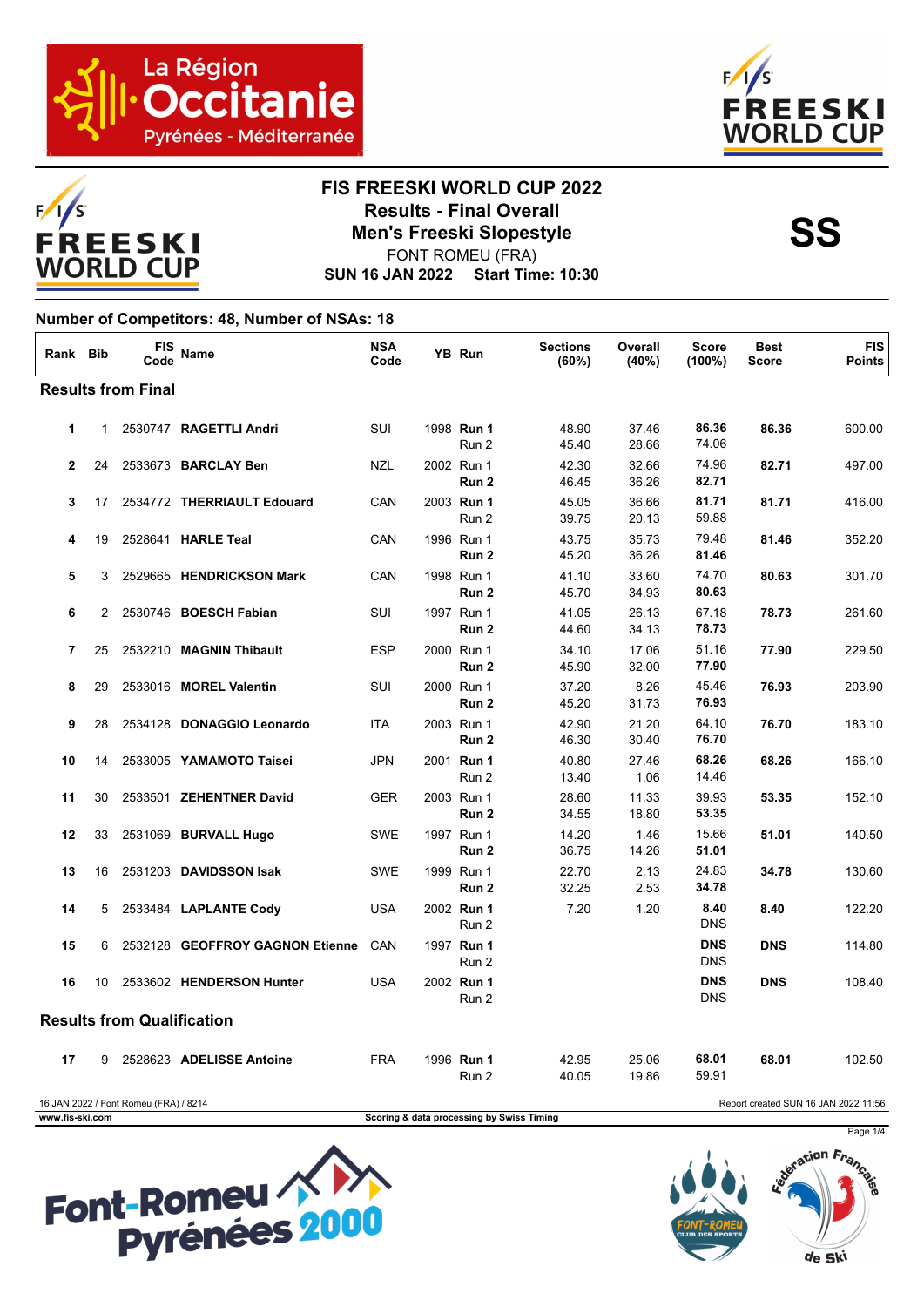



# **FIS FREESKI WORLD CUP 2022 Results - Final Overall<br>Men's Freeski Slopestyle<br>FONT BOMELL(ERA)**

**SUN 16 JAN 2022 Start Time: 10:30** FONT ROMEU (FRA)

| Rank Bib |                   | FIS<br>Code | <b>Name</b>                      | <b>NSA</b><br>Code | YB Run                         | <b>Sections</b><br>(60%) | Overall<br>(40%) | <b>Score</b><br>$(100\%)$ | <b>Best</b><br>Score | <b>FIS</b><br><b>Points</b> |
|----------|-------------------|-------------|----------------------------------|--------------------|--------------------------------|--------------------------|------------------|---------------------------|----------------------|-----------------------------|
| 18       | 18                |             | 2532083 STEVENSON Ryan           | <b>USA</b>         | 2000 Run 1<br>Run 2            | 38.30<br>8.95            | 25.86<br>1.06    | 64.16<br>10.01            | 64.16                | 97.20                       |
| 19       | $12 \overline{ }$ |             | 2532989 WILI Colin               | SUI                | 1998 Run 1<br>Run 2            | 39.95<br>36.70           | 23.33<br>24.40   | 63.28<br>61.10            | 63.28                | 92.30                       |
| 20       | 26                |             | 2532425 BAUMGARTNER Samuel       | <b>AUT</b>         | 1997 Run 1<br>Run 2            | 38.55<br>26.70           | 24.40<br>10.93   | 62.95<br>37.63            | 62.95                | 87.70                       |
| 21       | 31                |             | 2533054 FUJII Gen                | <b>JPN</b>         | 2001 Run 1<br>Run 2            | 41.50<br>24.50           | 18.66<br>3.20    | 60.16<br>27.70            | 60.16                | 83.40                       |
| 22       | 23                |             | 2534250 BACHER Daniel            | <b>AUT</b>         | 2004 Run 1<br>Run <sub>2</sub> | 16.05<br>40.65           | 0.53<br>17.33    | 16.58<br>57.98            | 57.98                | 79.20                       |
| 23       | 8                 |             | 2533067 LLISO Javier             | <b>ESP</b>         | 1997 Run 1<br>Run 2            | 29.70<br>40.20           | 2.66<br>16.66    | 32.36<br>56.86            | 56.86                | 75.20                       |
| 24       | 15                |             | 2532689 McCORMICK Chris          | <b>GBR</b>         | 1998 Run 1<br>Run 2            | 40.40<br>38.85           | 16.00<br>14.13   | 56.40<br>52.98            | 56.40                | 71.30                       |
| 25       | 36                |             | 2532250 SAETEROEY Eirik          | <b>NOR</b>         | 1997 Run 1<br>Run 2            | 35.55<br>37.45           | 18.13<br>18.00   | 53.68<br>55.45            | 55.45                | 67.50                       |
| 26       | 41                |             | 2534216 GHISLENI Alexis          | <b>FRA</b>         | 2003 Run 1<br>Run <sub>2</sub> | 17.85<br>35.75           | 1.60<br>14.53    | 19.45<br>50.28            | 50.28                | 63.80                       |
| 27       | 39                |             | 2534480 OLSEN Anders Holsve      | <b>NOR</b>         | 2002 Run 1<br>Run 2            | 29.20<br>25.80           | 20.93<br>8.40    | 50.13<br>34.20            | 50.13                | 60.10                       |
| 28       | 48                |             | 2534609 HERRANZ Andreas          | <b>FRA</b>         | 2002 Run 1<br>Run 2            | 4.75<br>31.60            | 1.06<br>18.13    | 5.81<br>49.73             | 49.73                | 56.50                       |
| 29       | 52                |             | 2532796 THEBAUD Nathan           | <b>FRA</b>         | 2000 Run 1<br>Run 2            | 28.80<br>33.10           | 14.26<br>15.06   | 43.06<br>48.16            | 48.16                | 52.90                       |
| 30       | 35                |             | 2531477 MULENDEEV Dmitrii        | <b>RUS</b>         | 1996 Run 1<br>Run 2            | 28.05<br>28.15           | 19.06<br>15.46   | 47.11<br>43.61            | 47.11                | 49.30                       |
| 31       | 43                |             | 2534502 PARKER John              | <b>HKG</b>         | 2001 Run 1<br>Run 2            | 28.55<br>33.80           | 9.73<br>11.20    | 38.28<br>45.00            | 45.00                | 45.70                       |
| 32       | 50                |             | 2534217 GOMIS Kaditane           | <b>FRA</b>         | 2002 Run 1<br>Run 2            | 24.10<br>29.10           | 3.60<br>13.33    | 27.70<br>42.43            | 42.43                | 42.20                       |
| 33       | 38                |             | 2533023 VAUDAUX Adrien           | SUI                | 2001 Run 1<br>Run 2            | 32.55<br>7.10            | 5.06<br>0.40     | 37.61<br>7.50             | 37.61                | 38.70                       |
| 34       | 40                |             | 2533299 JOHNSON Bailey           | <b>AUS</b>         | 1998 Run 1<br>Run 2            | 28.20<br>12.90           | 7.06<br>1.46     | 35.26<br>14.36            | 35.26                | 35.20                       |
| 35       | 20                |             | 2532391 KAUPANG Mikkel Brusletto | <b>NOR</b>         | 1999 Run 1<br>Run 2            | 29.60<br>30.75           | 1.86<br>3.20     | 31.46<br>33.95            | 33.95                | 31.60                       |
| 36       | 46                |             | 2532005 WADDELL Cameron          | <b>AUS</b>         | 1999 Run 1<br>Run 2            | 26.40<br>0.65            | 6.80<br>0.40     | 33.20<br>1.05             | 33.20                | 28.10                       |
| 37       | 47                |             | 2535603 HE Jinbo                 | <b>CHN</b>         | 2005 Run 1<br>Run 2            | 0.80<br>28.50            | 0.53<br>2.93     | 1.33<br>31.43             | 31.43                | 24.60                       |

16 JAN 2022 / Font Romeu (FRA) / 8214 Report created SUN 16 JAN 2022 11:56

**www.fis-ski.com Scoring & data processing by Swiss Timing**



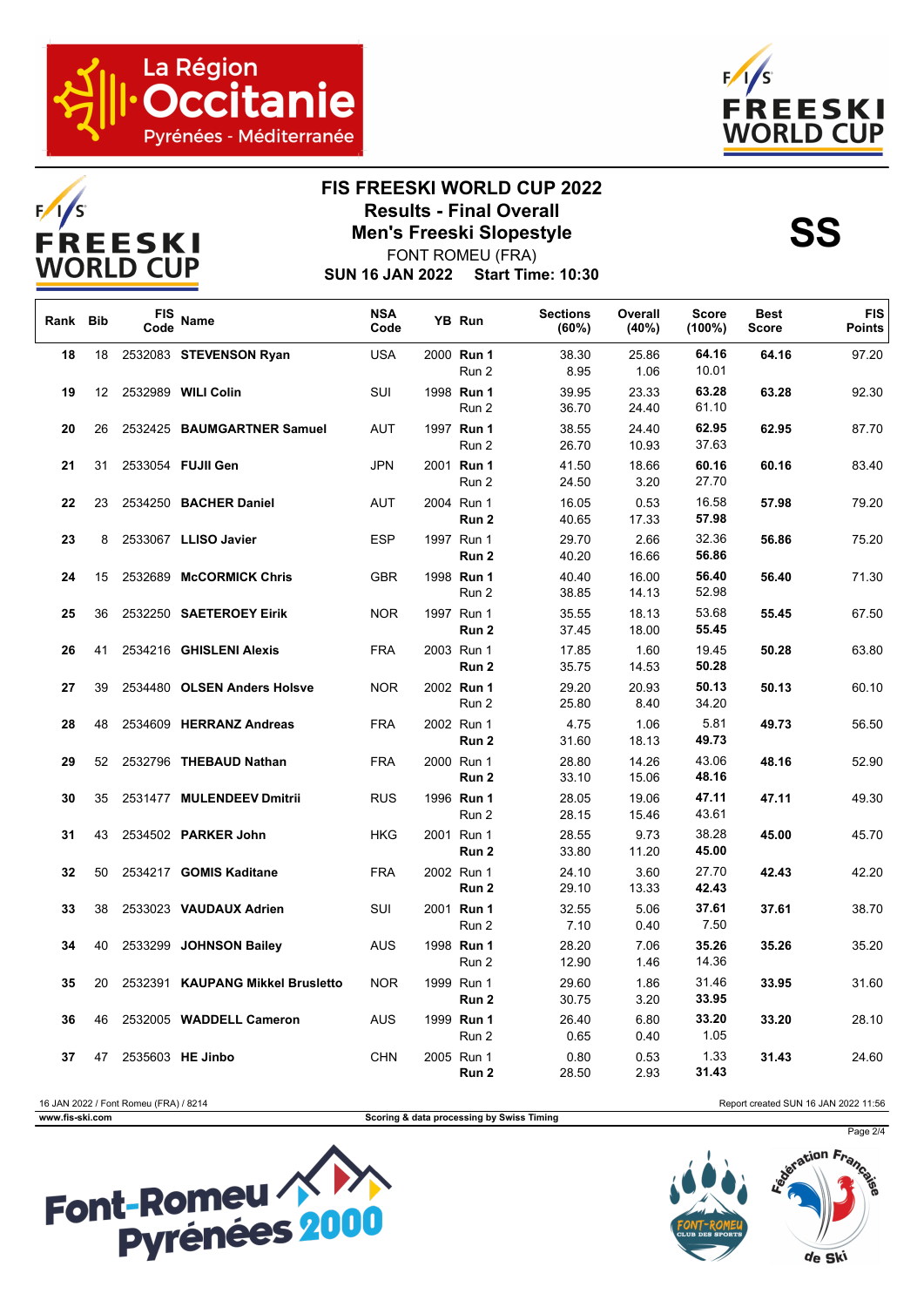



# **FIS FREESKI WORLD CUP 2022 Results - Final Overall<br>Men's Freeski Slopestyle<br>FONT BOMELL(ERA)**

**SUN 16 JAN 2022 Start Time: 10:30** FONT ROMEU (FRA)

| Rank Bib |    | <b>FIS</b><br>Code | Name                        | <b>NSA</b><br>Code | YB Run                     | <b>Sections</b><br>(60%) | Overall<br>(40%) | <b>Score</b><br>$(100\%)$ | <b>Best</b><br><b>Score</b> | <b>FIS</b><br><b>Points</b> |
|----------|----|--------------------|-----------------------------|--------------------|----------------------------|--------------------------|------------------|---------------------------|-----------------------------|-----------------------------|
| 38       | 49 |                    | 2535348 ZHANG Shihao        | <b>CHN</b>         | 2003 Run 1<br>Run 2        | 20.20<br>4.40            | 8.40<br>0.66     | 28.60<br>5.06             | 28.60                       | 21.10                       |
| 39       | 45 |                    | 2532476 KOVALENKO Orest     | <b>UKR</b>         | 2002 Run 1<br>Run 2        | 20.20<br>18.95           | 3.73<br>4.66     | 23.93<br>23.61            | 23.93                       | 17.60                       |
| 40       | 42 |                    | 2533104 BRANJONNEAU Owen    | <b>FRA</b>         | 2001 Run 1<br>Run 2        | 17.95<br>8.55            | 5.33<br>1.73     | 23.28<br>10.28            | 23.28                       | 14.10                       |
| 41       | 37 |                    | 2533220 MAHARAVO Vincent    | <b>FRA</b>         | 1997 Run 1<br>Run 2        | 14.50<br>14.60           | 1.33<br>1.86     | 15.83<br>16.46            | 16.46                       | 10.70                       |
| 42       | 32 |                    | 2533545 PECQUEUR COL Nathan | <b>FRA</b>         | 2001 Run 1<br>Run 2        | 6.45<br>0.50             | 1.60<br>0.40     | 8.05<br>0.90              | 8.05                        | 7.20                        |
| 43       | 53 |                    | 2535095 MA Yusen            | <b>CHN</b>         | 2002 Run 1<br>Run 2        | 0.25<br>5.40             | 0.40<br>1.73     | 0.65<br>7.13              | 7.13                        | 3.70                        |
| 44       | 22 |                    | 2532480 RAICH Peter         | <b>USA</b>         | 2000 Run 1<br>Run 2        | 0.40                     | 0.40             | 0.80<br><b>DNS</b>        | 0.80                        | 0.20                        |
|          | 27 |                    | 2532451 RUDIGIER Hannes     | <b>AUT</b>         | 2000 Run 1<br>Run 2        |                          |                  | <b>DNS</b><br><b>DNS</b>  | <b>DNS</b>                  | 0.00                        |
|          | 44 |                    | 2533867 CAILLET Julian      | <b>FRA</b>         | 1999 Run 1<br>Run 2        |                          |                  | <b>DNS</b><br><b>DNS</b>  | <b>DNS</b>                  | 0.00                        |
|          |    |                    | 2530165 HARLAUT Henrik      | <b>SWE</b>         | 1991 <b>Run 1</b><br>Run 2 |                          |                  | <b>DNS</b><br><b>DNS</b>  | <b>DNS</b>                  | 0.00                        |
|          | 11 |                    | 2530293 BORM William        | <b>USA</b>         | 1997 Run 1<br>Run 2        |                          |                  | <b>DNS</b><br><b>DNS</b>  | <b>DNS</b>                  | 0.00                        |

| Jury                          |                                |            | <b>Technical Data</b>             |                        |            |
|-------------------------------|--------------------------------|------------|-----------------------------------|------------------------|------------|
| <b>FIS Contest Director</b>   | <b>DATE Ritchie</b>            | <b>FIS</b> | <b>Course Name</b>                | Snowparc de La Calme   |            |
| <b>FIS Technical Delegate</b> | <b>GUNEY Memet</b>             | TUR        | <b>Start / Finish Elevation</b>   | 2211m / 2077m          |            |
| <b>Head Judge</b>             | ALLEN Dan                      | <b>USA</b> | Vertical Drop / Course Length     | 134m / 544m            |            |
| <b>Chief of Competition</b>   | <b>BERTRAND Fabien</b>         | <b>FRA</b> | <b>Number of Jump Features</b>    | 3                      |            |
| <b>Officials</b>              |                                |            | <b>Number of Jibbing Features</b> | 3                      |            |
| <b>Chief of Course</b>        | <b>MARTINEZ Clement</b>        | <b>FRA</b> | Judges                            |                        |            |
| <b>Course Designer</b>        | <b>COLLOMB-PATTON Baptiste</b> | <b>FRA</b> | Panel 1 (Section 1 - 2):          | <b>TUCKER William</b>  | <b>GBR</b> |
|                               |                                |            |                                   | <b>BULC Urh</b>        | <b>SLO</b> |
|                               |                                |            | Panel 2 (Section 3 - 4):          | <b>GRATZ Tobias</b>    | <b>AUT</b> |
|                               |                                |            |                                   | <b>LOMSDALEN Lars</b>  | <b>NOR</b> |
|                               |                                |            | Panel 3 (Section 5 - 6):          | ØYE Vegard             | <b>NOR</b> |
|                               |                                |            |                                   | WÖRLE Vinzenz          | <b>GER</b> |
|                               |                                |            | Overall:                          | MEADER Ian             | <b>USA</b> |
|                               |                                |            |                                   | FRISELL Adam           | <b>SWE</b> |
|                               |                                |            |                                   | <b>LAROSE Philippe</b> | <b>CAN</b> |

16 JAN 2022 / Font Romeu (FRA) / 8214 Report created SUN 16 JAN 2022 11:56